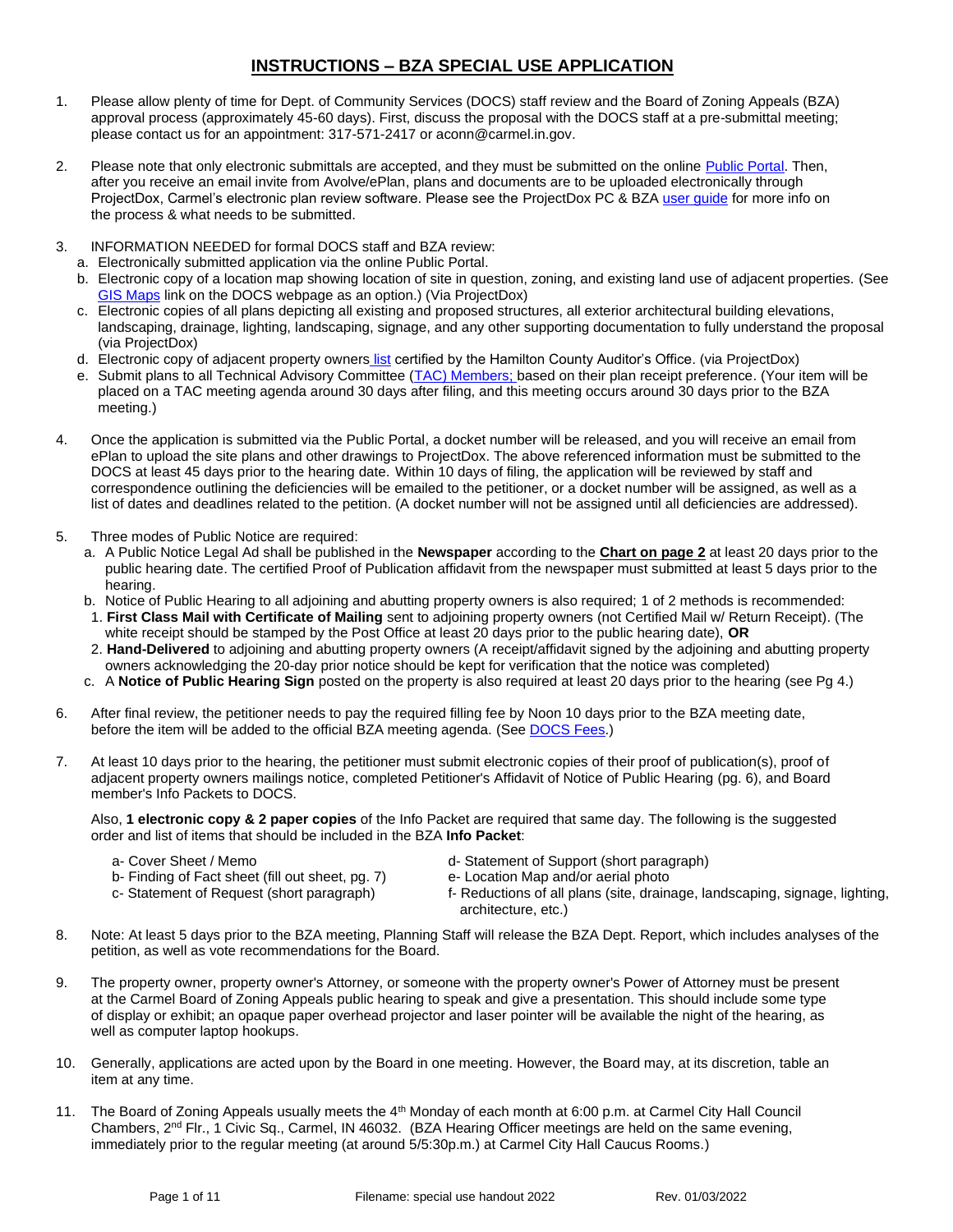## **NEWSPAPER PUBLICATION (LEGAL AD) - NOTICE OF PUBLIC HEARING**

Per Article VI, Section 3 of the BZA Rules of Procedure, a legal notice shall be published in the Current in Carmel newspaper. However, affected areas located within a non-Carmel postal ZIP code (Westfield, Zionsville, Indianapolis) must place a legal notice in the corresponding city's newspaper. Refer to the chart below to find what publications to notify based upon the corresponding ZIP code. **(Please note: subject sites located on the border between a Carmel and a non-Carmel zip code must make legal ad notice to two newspapers – The Current & The Indianapolis Star.)**

| <b>Zip Code</b>                      | <b>Publication</b>       |
|--------------------------------------|--------------------------|
| 46032 or 46033                       | <b>Current in Carmel</b> |
| 46074                                | Current in Westfield     |
| 46077                                | Current in Zionsville    |
| 46240, 46260, 46268, 46280, or 46290 | Indianapolis Star        |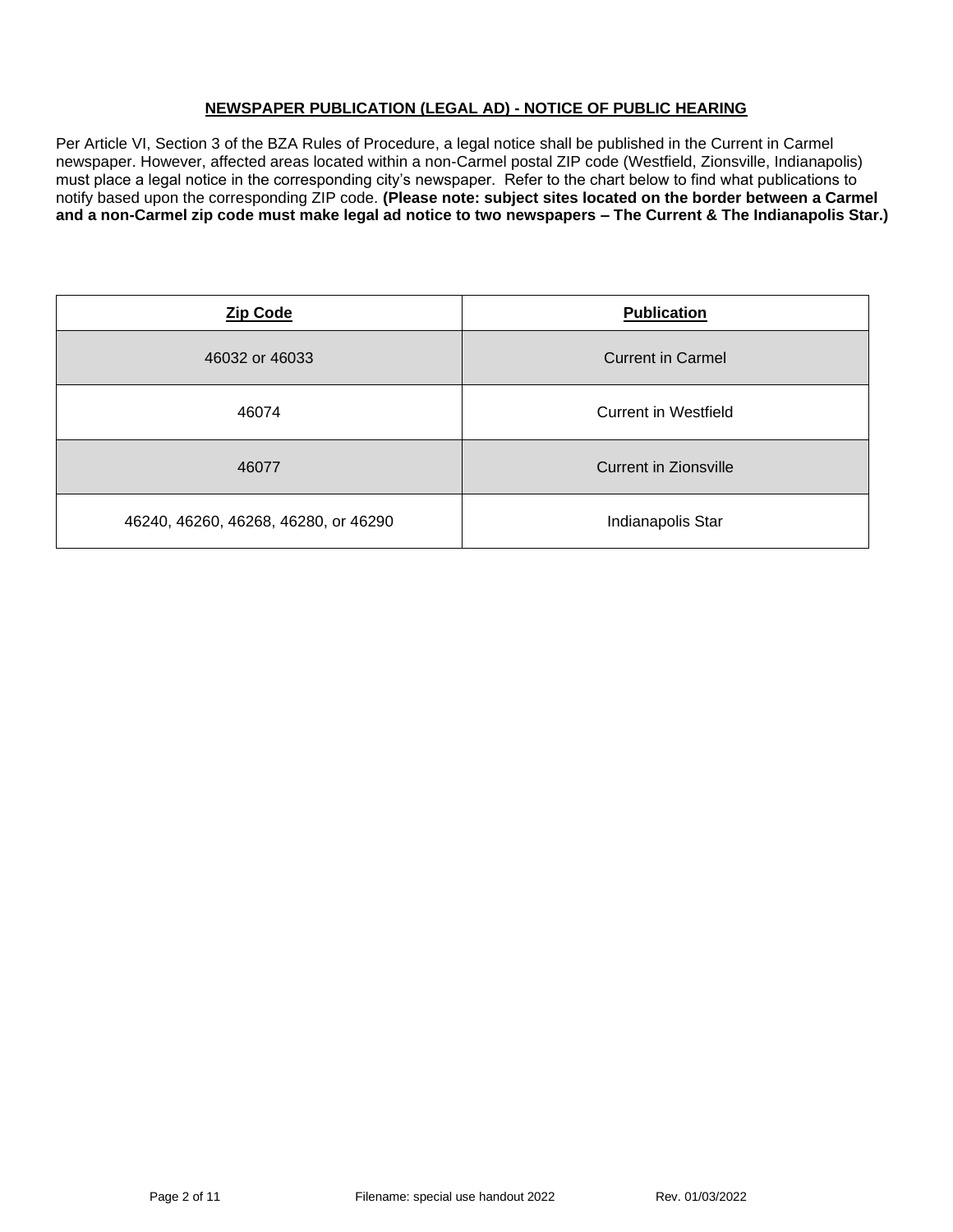## **Adjacent Property Owners List**

I, *(Auditor's Name)* Auditor of Hamilton County, Indiana, certify that the attached affidavit is a true and complete listing of the adjoining and adjacent property owners concerning Docket No.

**OWNER** 

**ADDRESS** 

| <b>EXAMPLE ONLY:</b><br>Formal list request sheet & official list may<br>be acquired from the Hamilton County Real<br>Property Dept. (317-770-4412 or<br>hamiltoncounty.in.gov). Please allow 3 to 5<br>days for Hamilton County to complete your<br>request. |  |  |
|---------------------------------------------------------------------------------------------------------------------------------------------------------------------------------------------------------------------------------------------------------------|--|--|
|                                                                                                                                                                                                                                                               |  |  |
|                                                                                                                                                                                                                                                               |  |  |
|                                                                                                                                                                                                                                                               |  |  |
|                                                                                                                                                                                                                                                               |  |  |
|                                                                                                                                                                                                                                                               |  |  |
|                                                                                                                                                                                                                                                               |  |  |

Auditor of Hamilton County, Indiana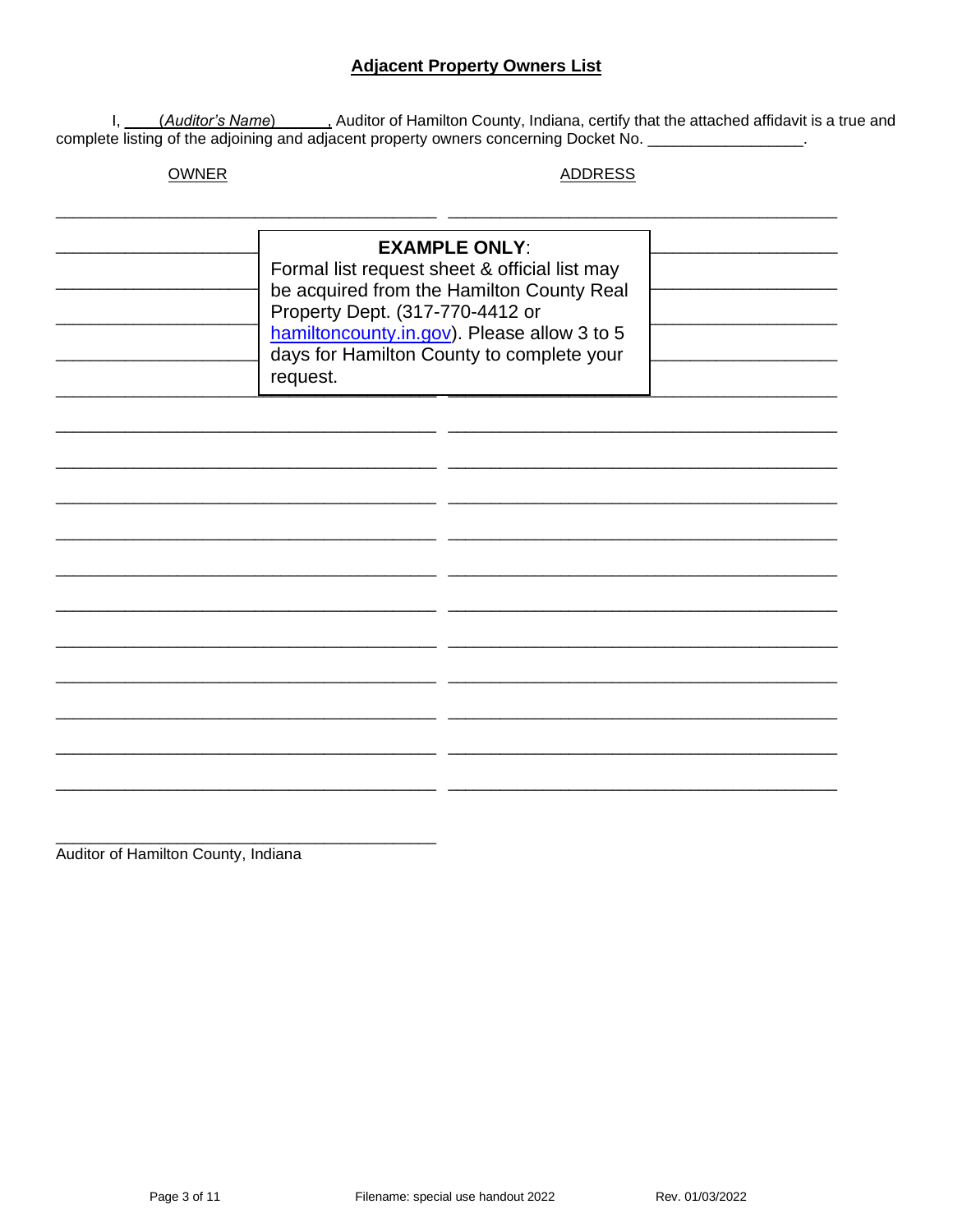# **BZA Public Notice Sign Procedure & Affidavit**

## **Procedure:**

The petitioner shall incur the cost of the purchasing, placing, and removing the sign. The sign must be placed in a highly visible and legible location from the road on the property that is involved with the public hearing.

The public notice sign shall meet the following requirements:

- 1. Must be placed on the subject property no less than 20 days prior to the public hearing date.
- 2. Sign must follow the sign design requirements:
	- Must be 24" x 36" vertical
	- Must be double sided
	- Must be composed of weather resistant material, such as corrugated plastic or laminated poster board
	- Must be mounted in a heavy-duty metal frame
- 3. The sign must contain the following:
	- 12" x 24" PMS 1805 Red box with white text at the top
	- White background with black text below.
	- Text used in example to the right, with Application Type, Date\*, and Time of subject public hearing
	- \* The Date should be written in day, month, and date format. *Example: "Mon., Jan. 23"*
- 4. The sign must be removed within 72 hours of public hearing conclusion

|     | 24"                                        | Black Metal Frame                |
|-----|--------------------------------------------|----------------------------------|
|     | <b>PUBLIC HEARING</b>                      | White Letters on<br>PMS 1805 Red |
|     | <b>Board of Zoning Appeals</b>             | -Black Letters on White          |
|     | Carmel City Hall                           |                                  |
| 36" | (Application Type)                         |                                  |
|     | (Date)                                     |                                  |
|     | (Time)<br>For More Information:            |                                  |
|     | (web) www.carmel.in.gov<br>(ph) $571-2417$ |                                  |
|     |                                            |                                  |
|     |                                            |                                  |

# **Public Notice Sign Placement Affidavit:**

I (We) do hereby certify that placement of the public notice sign to

consider Docket No.\_\_\_\_\_\_\_\_\_\_\_\_\_\_\_\_\_\_\_ was placed on the subject property at least 20 days prior to the

date of the public hearing, at the address listed below:

STATE OF INDIANA, COUNTY OF **FILLIPT SSECUTE** 

The undersigned, having been duly sworn, upon oath says that the above information is true and correct as he is informed and believes.

(Signature of Petitioner)

Subscribed and sworn to before me this \_\_\_\_\_day of \_\_\_\_\_\_\_\_\_\_\_\_\_\_\_\_\_\_\_\_\_, 20\_\_\_\_\_.

Notary Public, Signed Name:  $\blacksquare$ 

Notary Public, Printed Name: <u>manuscription</u>

My Commission Expires: .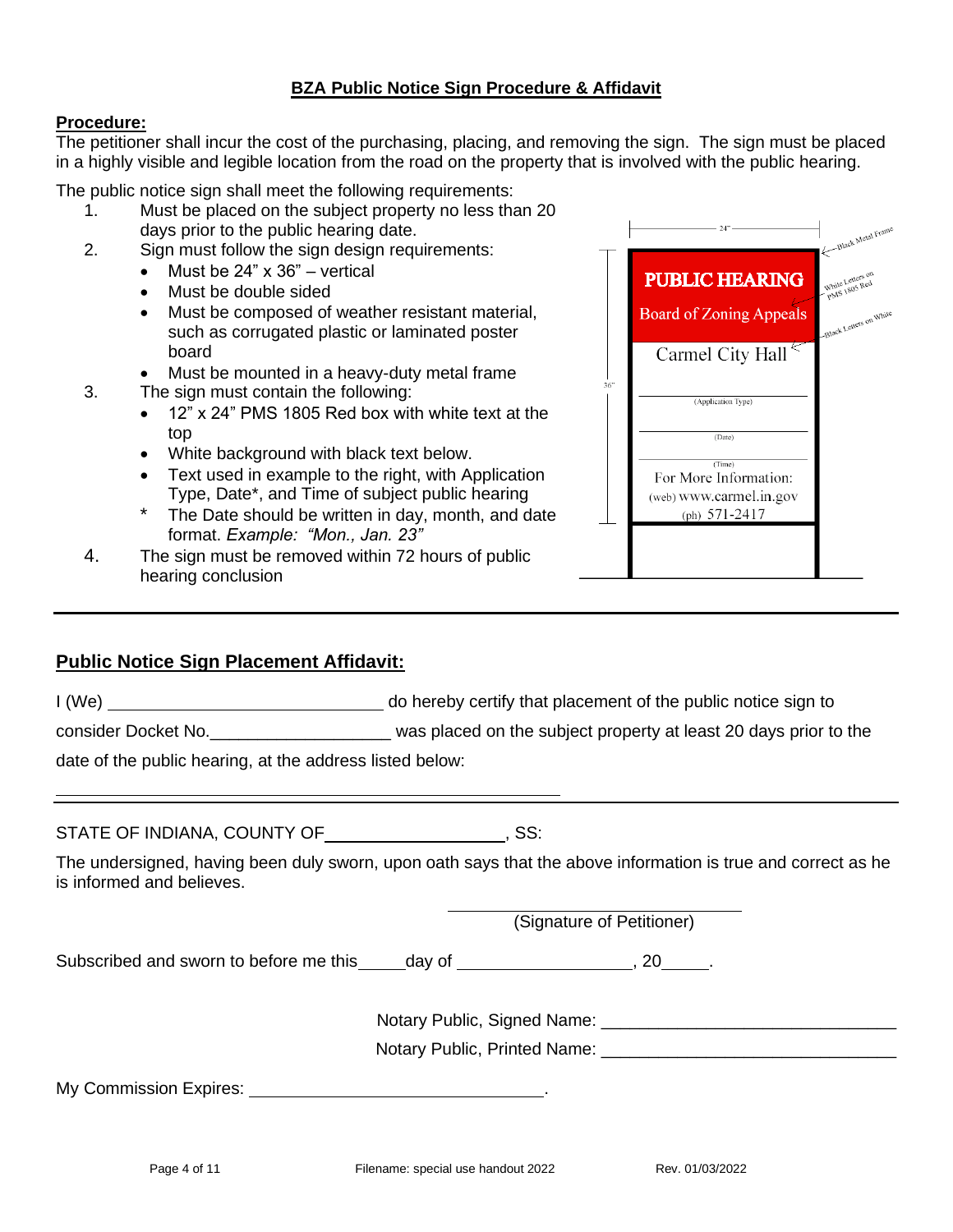### *(Template for published and mailed Public Notice)*

## NOTICE OF PUBLIC HEARING BEFORE THE CARMEL BOARD OF ZONING APPEALS

|                                                                                                                            |  | Docket No. ________________ |  |
|----------------------------------------------------------------------------------------------------------------------------|--|-----------------------------|--|
| Notice is hereby given that the Carmel Board of Zoning Appeals meeting on the ____________ day of                          |  |                             |  |
|                                                                                                                            |  |                             |  |
| 2 <sup>nd</sup> Flr, Carmel, IN 46032) will hold a Public Hearing upon a Special Use application to:                       |  |                             |  |
| (Explain your request - seek approval for a/an XXXX)                                                                       |  |                             |  |
|                                                                                                                            |  |                             |  |
|                                                                                                                            |  |                             |  |
|                                                                                                                            |  |                             |  |
|                                                                                                                            |  |                             |  |
| The application is identified as Docket No. __________________________.                                                    |  |                             |  |
| The real estate affected by said application is described as follows: (Insert Legal Description OR Tax ID parcel number(s) |  |                             |  |
|                                                                                                                            |  |                             |  |
| The petition may be examined on the City's website, through Public Documents - Laserfiche.                                 |  |                             |  |
| Antecedent and the contract of the contract of the contract of the contract of the contract of the contract of             |  |                             |  |

All interested persons desiring to present their views on the above application, either in writing or verbally, will be given an opportunity to be heard at the above-mentioned time and place.

*(Note: When mailing out public notices to adjacent property owners, it is recommended that you include a location map, as well.)*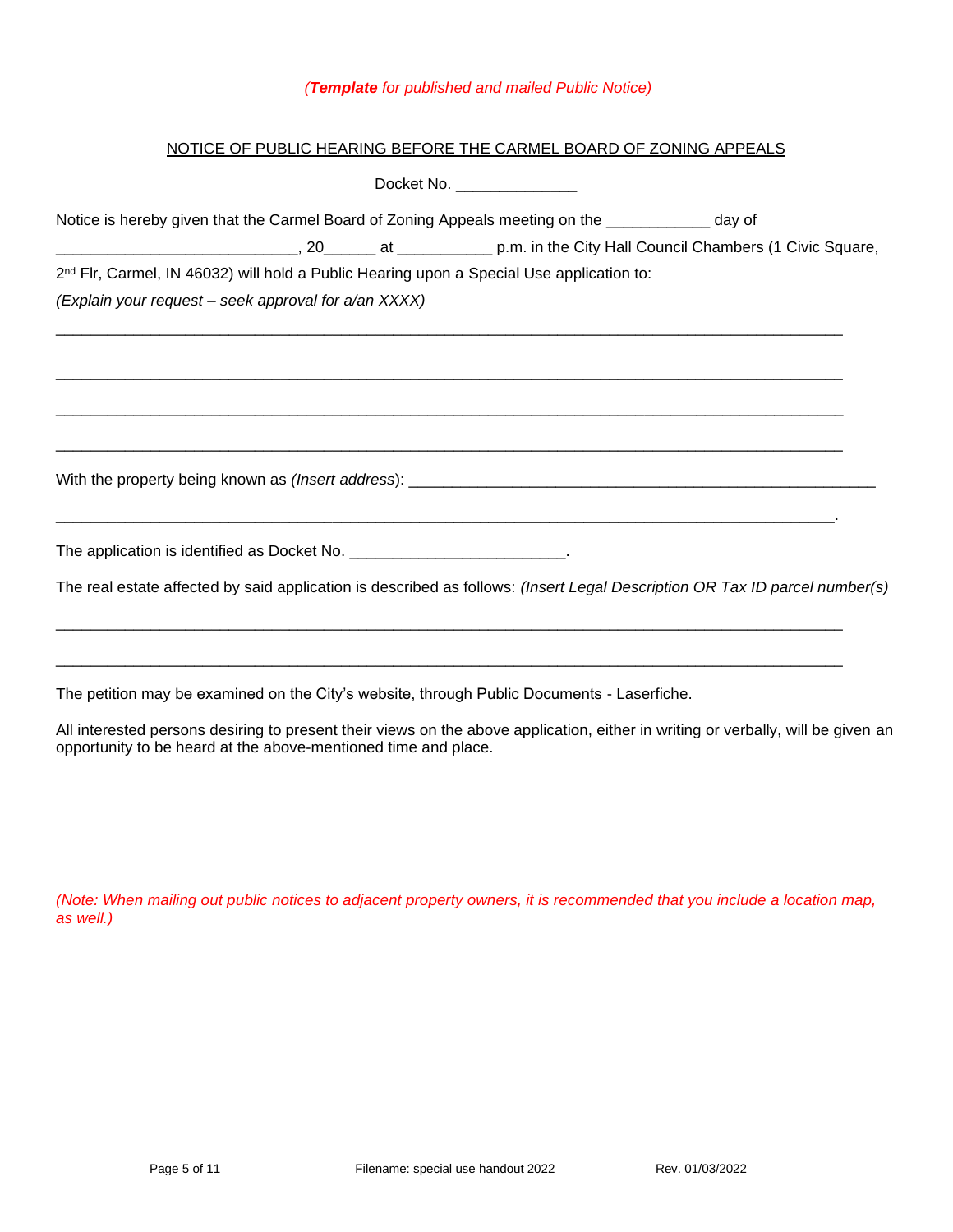#### **PETITIONER'S AFFIDAVIT OF NOTICE OF PUBLIC HEARING CARMEL BOARD OF ZONING APPEALS**

|               |                                                  | NOTICE OF PUBLIC HEARING BEFORE THE CARMEL BOARD OF ZONING APPEALS CONSIDERING                                           |
|---------------|--------------------------------------------------|--------------------------------------------------------------------------------------------------------------------------|
|               |                                                  | DOCKET NO. _________________________________, WAS GIVEN AT LEAST 20* DAYS PRIOR TO THE DATE OF                           |
|               |                                                  | THE PUBLIC HEARING TO THE BELOW LIST OF ADJOINING AND ABUTTING PROPERTY OWNERS:                                          |
|               | <b>OWNER</b>                                     | <b>ADDRESS</b>                                                                                                           |
|               |                                                  |                                                                                                                          |
|               |                                                  |                                                                                                                          |
|               |                                                  |                                                                                                                          |
|               |                                                  |                                                                                                                          |
|               |                                                  |                                                                                                                          |
|               |                                                  |                                                                                                                          |
|               | <b>STATE OF INDIANA</b><br>SS:                   |                                                                                                                          |
| and believes. |                                                  | The undersigned, having been duly sworn upon oath says that the above information is true and correct and he is informed |
|               |                                                  | (Signature of Petitioner)                                                                                                |
|               | (County in which notarization takes place)       | _Before me the undersigned, a Notary Public                                                                              |
|               |                                                  |                                                                                                                          |
|               |                                                  |                                                                                                                          |
|               |                                                  | _____ and acknowledge the execution of the foregoing instrument this                                                     |
|               | (Property Owner, Attorney, or Power of Attorney) |                                                                                                                          |
| (day)         | $\_$ day of $\_$<br>(month)                      | 20<br>(year)                                                                                                             |
|               |                                                  |                                                                                                                          |
|               |                                                  | Notary Public--Signature                                                                                                 |
| (SEAL)        |                                                  |                                                                                                                          |
|               |                                                  | Notary Public--Please Print                                                                                              |
|               |                                                  |                                                                                                                          |
|               |                                                  |                                                                                                                          |
|               |                                                  | * Only a 10 day prior notice for BZA Hearing Officer meeting items                                                       |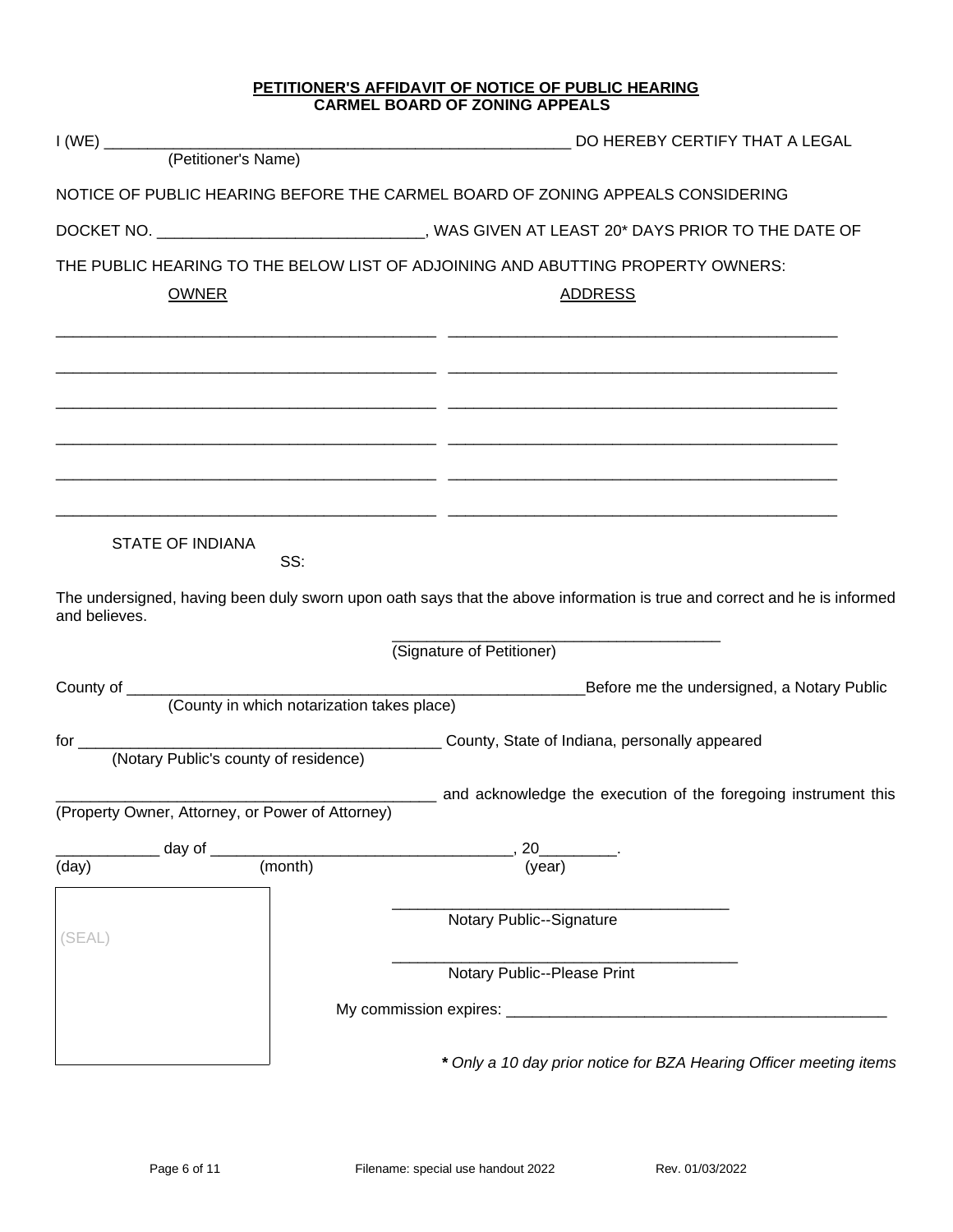### **FINDINGS OF FACT - SPECIAL USE** CARMEL BOARD OF ZONING APPEALS

*(Petitioner to fill out 1-5 + first 2 blanks)*

Docket No.:

Petitioner:

1. The premises in question is particularly physically suitable for the proposed Special Use because:

2. The Special Use will not injuriously or adversely affect economic factors, such as cost/benefit to the community and its anticipated effect on surrounding property values because:

\_\_\_\_\_\_\_\_\_\_\_\_\_\_\_\_\_\_\_\_\_\_\_\_\_\_\_\_\_\_\_\_\_\_\_\_\_\_\_\_\_\_\_\_\_\_\_\_\_\_\_\_\_\_\_\_\_\_\_\_\_\_\_\_\_\_\_\_\_\_\_\_\_\_\_\_\_\_\_\_\_\_\_\_\_\_\_ \_\_\_\_\_\_\_\_\_\_\_\_\_\_\_\_\_\_\_\_\_\_\_\_\_\_\_\_\_\_\_\_\_\_\_\_\_\_\_\_\_\_\_\_\_\_\_\_\_\_\_\_\_\_\_\_\_\_\_\_\_\_\_\_\_\_\_\_\_\_\_\_\_\_\_\_\_\_\_\_\_\_\_\_\_\_\_

\_\_\_\_\_\_\_\_\_\_\_\_\_\_\_\_\_\_\_\_\_\_\_\_\_\_\_\_\_\_\_\_\_\_\_\_\_\_\_\_\_\_\_\_\_\_\_\_\_\_\_\_\_\_\_\_\_\_\_\_\_\_\_\_\_\_\_\_\_\_\_\_\_\_\_\_\_\_\_\_\_\_\_\_\_\_\_ \_\_\_\_\_\_\_\_\_\_\_\_\_\_\_\_\_\_\_\_\_\_\_\_\_\_\_\_\_\_\_\_\_\_\_\_\_\_\_\_\_\_\_\_\_\_\_\_\_\_\_\_\_\_\_\_\_\_\_\_\_\_\_\_\_\_\_\_\_\_\_\_\_\_\_\_\_\_\_\_\_\_\_\_\_\_\_

\_\_\_\_\_\_\_\_\_\_\_\_\_\_\_\_\_\_\_\_\_\_\_\_\_\_\_\_\_\_\_\_\_\_\_\_\_\_\_\_\_\_\_\_\_\_\_\_\_\_\_\_\_\_\_\_\_\_\_\_\_\_\_\_\_\_\_\_\_\_\_\_\_\_\_\_\_\_\_\_\_\_\_\_\_\_\_ \_\_\_\_\_\_\_\_\_\_\_\_\_\_\_\_\_\_\_\_\_\_\_\_\_\_\_\_\_\_\_\_\_\_\_\_\_\_\_\_\_\_\_\_\_\_\_\_\_\_\_\_\_\_\_\_\_\_\_\_\_\_\_\_\_\_\_\_\_\_\_\_\_\_\_\_\_\_\_\_\_\_\_\_\_\_\_

\_\_\_\_\_\_\_\_\_\_\_\_\_\_\_\_\_\_\_\_\_\_\_\_\_\_\_\_\_\_\_\_\_\_\_\_\_\_\_\_\_\_\_\_\_\_\_\_\_\_\_\_\_\_\_\_\_\_\_\_\_\_\_\_\_\_\_\_\_\_\_\_\_\_\_\_\_\_\_\_\_\_\_\_\_\_\_ \_\_\_\_\_\_\_\_\_\_\_\_\_\_\_\_\_\_\_\_\_\_\_\_\_\_\_\_\_\_\_\_\_\_\_\_\_\_\_\_\_\_\_\_\_\_\_\_\_\_\_\_\_\_\_\_\_\_\_\_\_\_\_\_\_\_\_\_\_\_\_\_\_\_\_\_\_\_\_\_\_\_\_\_\_\_\_

- 3. The Special Use will be consistent with social/neighborhood factors, such as compatibility with existing uses and those permitted under current zoning in the vicinity of the premises under consideration and how the proposed Special Use will affect neighborhood integrity because:
- 4. The Special Use will not injuriously or adversely affect the adequacy and availability of water, sewage and storm drainage facilities and police and fire protection because:
- 5. The Special Use will not adversely affect vehicular and pedestrian traffic in and around the premises upon which the Special Use is proposed because:

### **DECISION**

\_\_\_\_\_\_\_\_\_\_\_\_\_\_\_\_\_\_\_\_\_\_\_\_\_\_\_\_\_\_\_\_\_\_\_\_\_\_\_\_\_\_\_\_\_\_\_\_\_\_\_\_\_\_\_\_\_\_\_\_\_\_\_\_\_\_\_\_\_\_\_\_\_\_\_\_\_\_\_\_\_\_\_\_\_\_\_ \_\_\_\_\_\_\_\_\_\_\_\_\_\_\_\_\_\_\_\_\_\_\_\_\_\_\_\_\_\_\_\_\_\_\_\_\_\_\_\_\_\_\_\_\_\_\_\_\_\_\_\_\_\_\_\_\_\_\_\_\_\_\_\_\_\_\_\_\_\_\_\_\_\_\_\_\_\_\_\_\_\_\_\_\_\_\_

Yes \_\_\_\_No: The Board has reviewed the requirements of Article 9 of the Unified Development Ordinance as they relate to this Special Use, and does not find that those criteria prevent the granting of the Special Use.

It is therefore the decision of the Carmel Board of Zoning Appeals that Special Use Docket No. is granted, subject to any conditions stated in the minutes of this Board, which are incorporated herein by reference and made a part hereof.

Adopted this \_\_\_\_\_\_\_\_ day of \_\_\_\_\_\_\_\_\_\_\_\_\_\_\_\_\_\_\_\_\_\_\_, 20 \_\_\_\_.

\_\_\_\_\_\_\_\_\_\_\_\_\_\_\_\_\_\_\_\_\_\_\_\_\_\_\_\_\_\_\_\_\_\_\_\_\_\_\_\_\_\_\_\_\_ \_\_\_\_\_\_\_\_\_\_\_\_\_\_\_\_\_\_\_\_\_\_\_\_\_\_\_\_\_\_\_\_\_\_\_\_\_\_\_\_\_\_\_ CHAIRPERSON, Carmel Board of Zoning Appeals

\_\_\_\_\_\_\_\_\_\_\_\_\_\_\_\_\_\_\_\_\_\_\_\_\_\_\_\_\_\_\_\_\_\_\_\_\_\_\_\_\_\_\_\_\_ \_\_\_\_\_\_\_\_\_\_\_\_\_\_\_\_\_\_\_\_\_\_\_\_\_\_\_\_\_\_\_\_\_\_\_\_\_\_\_\_\_\_\_ SECRETARY, Carmel Board of Zoning Appeals

*Conditions of approval of the Board, if any, are listed in the Letter of Grant.*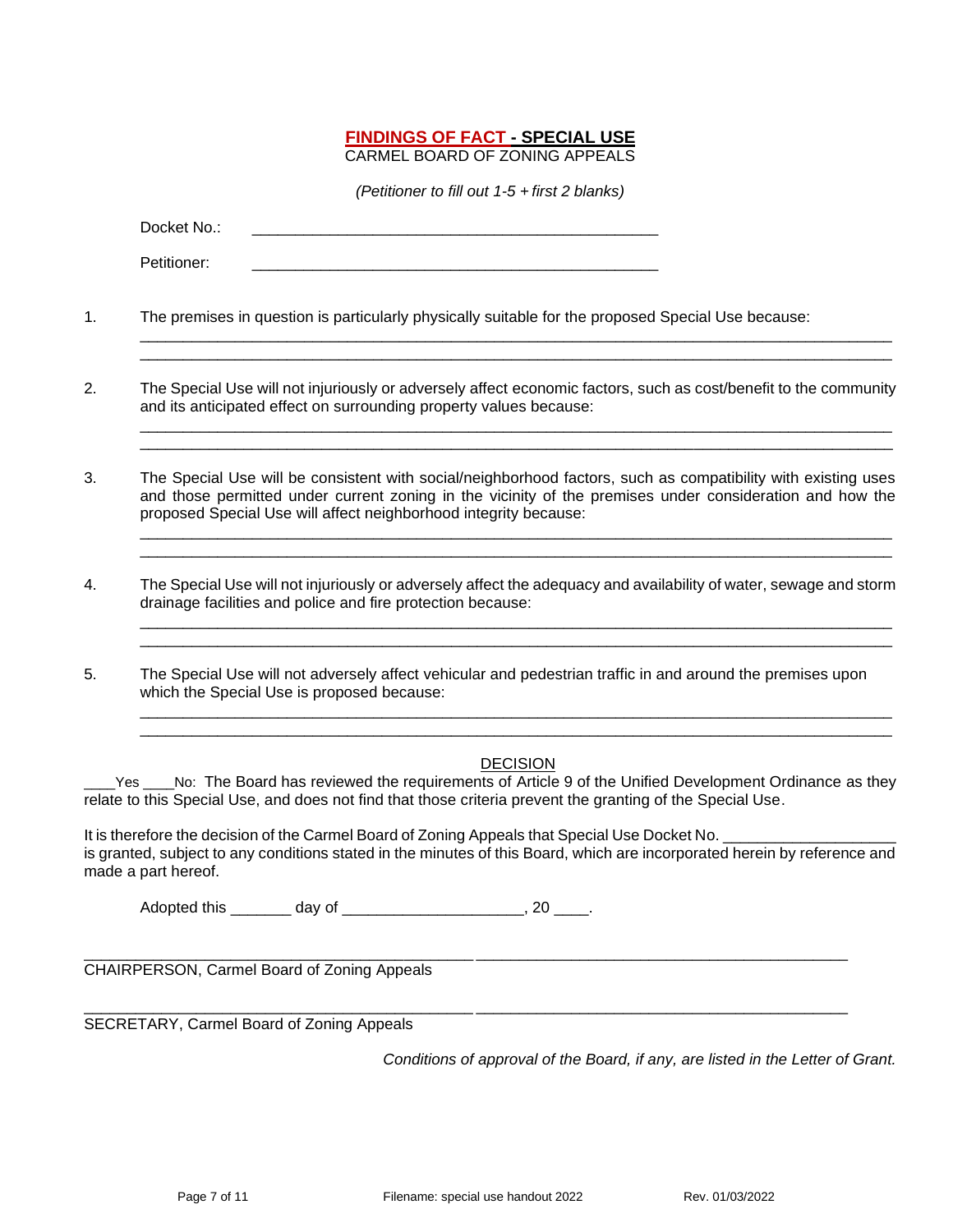# **Checklist - Special Use**

#### **Submittal must include the following applicable materials:**

- □ Application (created/submitted on online [Public Portal\)](https://cw.carmel.in.gov/PublicAccess/template/Login.aspx), signed by the owner of the subject property or an authorized agent, notarized, and filed at least 45 days prior to the next scheduled public hearing
- □ Electronic copy of Adjacent Property Owners list certified by the Hamilton County Auditor's Office. Formal list request sheet & official list may be acquired from the Hamilton County Real Property Dept. (317-770-4412 or [hamiltoncounty.in.gov\)](https://www.hamiltoncounty.in.gov/369/Adjoiner-Property-Notifications). Please allow 3 to 5 days for Hamilton County to complete your request.
- □ Electronic copy of Site Plan (with dimensions) that includes:
	- 1. Locations of existing and proposed principal structures and accessory structures.
	- 2. Parking plan (automobiles & bicycles).
	- 3. Signage Plan.
	- 4. Lighting/Photometric Plan, if applicable.
	- 5. Existing and proposed public rights of way (internal and adjoining).
	- 6. Location of easements (utility, drainage, landscape, access, etc.)
	- 7. Building setback lines.
	- 8. Building/site coverage calculation,
	- 9. Existing and proposed utility structures and systems, and
	- 10. Drainage Plan and Drainage Calculations.
	- □ Electronic copy of Exterior Architectural Building Elevations, also labeling height, proposed materials/colors, etc.
	- $\Box$  Electronic copy of Landscape Plan with perimeter bufferyards, parking lot plantings, etc., as required in UDO Sections 5.19 or 5.20.
	- □ Electronic copy of Signage design details and locations proposed.
	- $\Box$  Prepare an estimated construction cost to comply with the Transportation Plan per Unified Development Ordinance 1.07(E). (Contact City Engineering Dept. for more detail, at 317-571-2441.)
	- □ Electronic copy of Covenants and/or Commitments, if any.
	- □ Electronic copies of email/correspondence to/from TAC (Technical Advisory Committee) members.

All documents must be legible and of the required size and scale. The omission of any of the material indicated in the above checklist may lead to your petition being placed on a later docket, or not accepted for filing. Please refer to UDO (Unified Development Ordinance) Section 9.08 for further detail on items reviewed.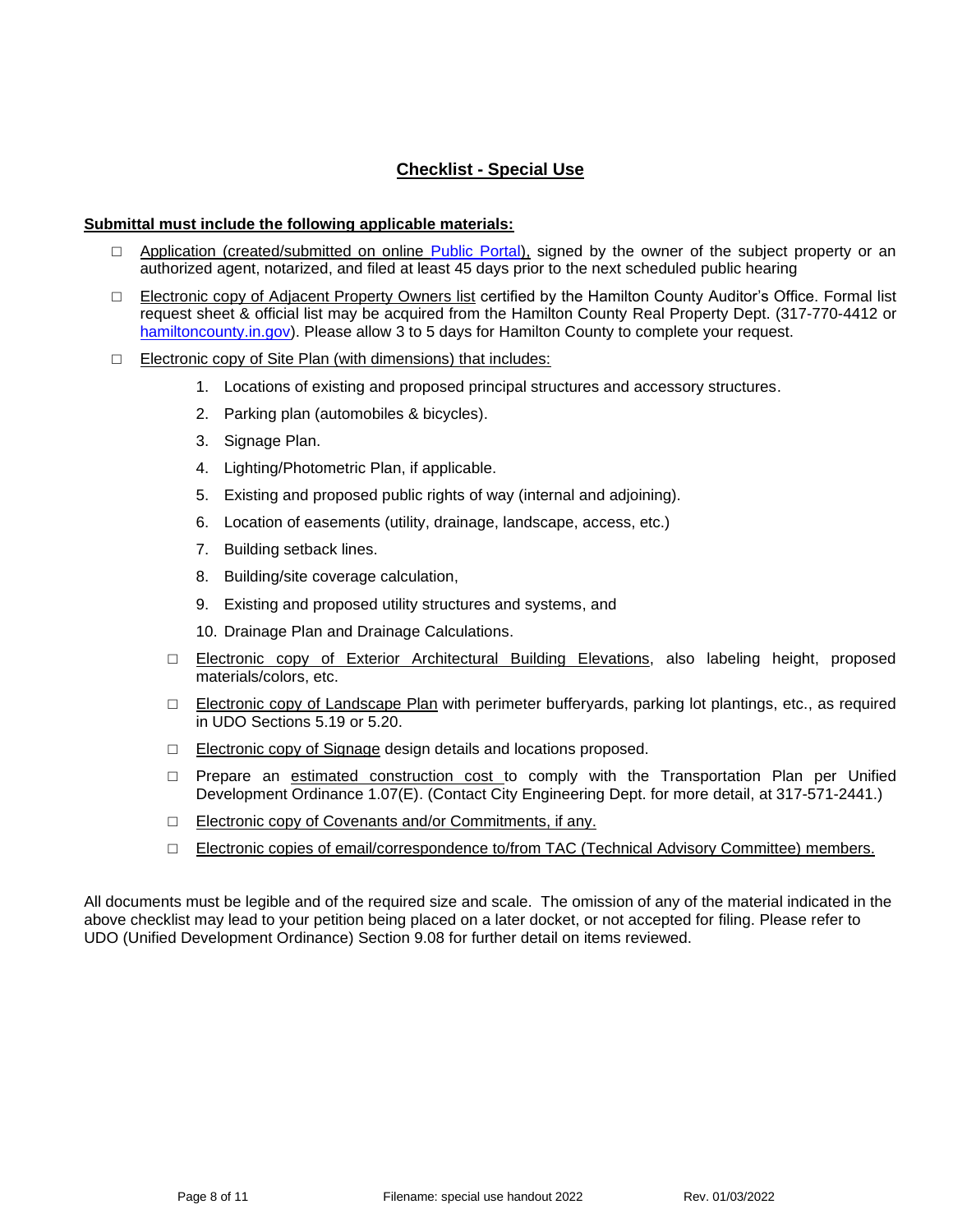### **\*This is a PDF version of the application. The official application should be created and submitted online via the Public Portal:<https://cw.carmel.in.gov/PublicAccess/template/Login.aspx> \***

### **SPECIAL USE / SPECIAL USE AMENDMENT APPLICATION**

Filing Fee: \$1,185 plus \$153 per acre

| 1) |                                                                                                                                              |                                                      |                                                                                                                  |  |  |
|----|----------------------------------------------------------------------------------------------------------------------------------------------|------------------------------------------------------|------------------------------------------------------------------------------------------------------------------|--|--|
|    |                                                                                                                                              |                                                      |                                                                                                                  |  |  |
| 2) |                                                                                                                                              |                                                      |                                                                                                                  |  |  |
|    |                                                                                                                                              |                                                      |                                                                                                                  |  |  |
|    |                                                                                                                                              |                                                      |                                                                                                                  |  |  |
|    |                                                                                                                                              |                                                      |                                                                                                                  |  |  |
|    |                                                                                                                                              |                                                      |                                                                                                                  |  |  |
|    |                                                                                                                                              |                                                      |                                                                                                                  |  |  |
|    |                                                                                                                                              |                                                      |                                                                                                                  |  |  |
| 3) |                                                                                                                                              | Applicant's Status: (Check the appropriate response) |                                                                                                                  |  |  |
|    | (a) The applicant's name is on the deed to the property                                                                                      |                                                      |                                                                                                                  |  |  |
|    | (b) The applicant is the contract purchaser of the property                                                                                  |                                                      |                                                                                                                  |  |  |
|    |                                                                                                                                              |                                                      |                                                                                                                  |  |  |
| 4) | If Item 3) (c) is checked, please complete the following:                                                                                    |                                                      |                                                                                                                  |  |  |
|    |                                                                                                                                              |                                                      |                                                                                                                  |  |  |
|    |                                                                                                                                              |                                                      |                                                                                                                  |  |  |
| 5) | Record of Ownership:                                                                                                                         |                                                      |                                                                                                                  |  |  |
|    | Deed book No./Instrument No.                                                                                                                 |                                                      |                                                                                                                  |  |  |
|    |                                                                                                                                              |                                                      |                                                                                                                  |  |  |
| 6) |                                                                                                                                              |                                                      |                                                                                                                  |  |  |
|    | Legal description:<br><u> 1989 - Johann Barn, mars ann an t-Amhainn an t-Amhainn an t-Amhainn an t-Amhainn an t-Amhainn an t-Amhainn an </u> |                                                      |                                                                                                                  |  |  |
|    |                                                                                                                                              |                                                      |                                                                                                                  |  |  |
| 7) |                                                                                                                                              |                                                      |                                                                                                                  |  |  |
|    |                                                                                                                                              |                                                      |                                                                                                                  |  |  |
|    |                                                                                                                                              |                                                      |                                                                                                                  |  |  |
| 8) | of Fact-Special Use").                                                                                                                       |                                                      | State reasons supporting the Special Use: (Additionally, complete the attached question sheet entitled "Findings |  |  |

\_\_\_\_\_\_\_\_\_\_\_\_\_\_\_\_\_\_\_\_\_\_\_\_\_\_\_\_\_\_\_\_\_\_\_\_\_\_\_\_\_\_\_\_\_\_\_\_\_\_\_\_\_\_\_\_\_\_\_\_\_\_\_\_\_\_\_\_\_\_\_\_\_\_\_\_\_\_\_\_\_\_\_\_\_\_\_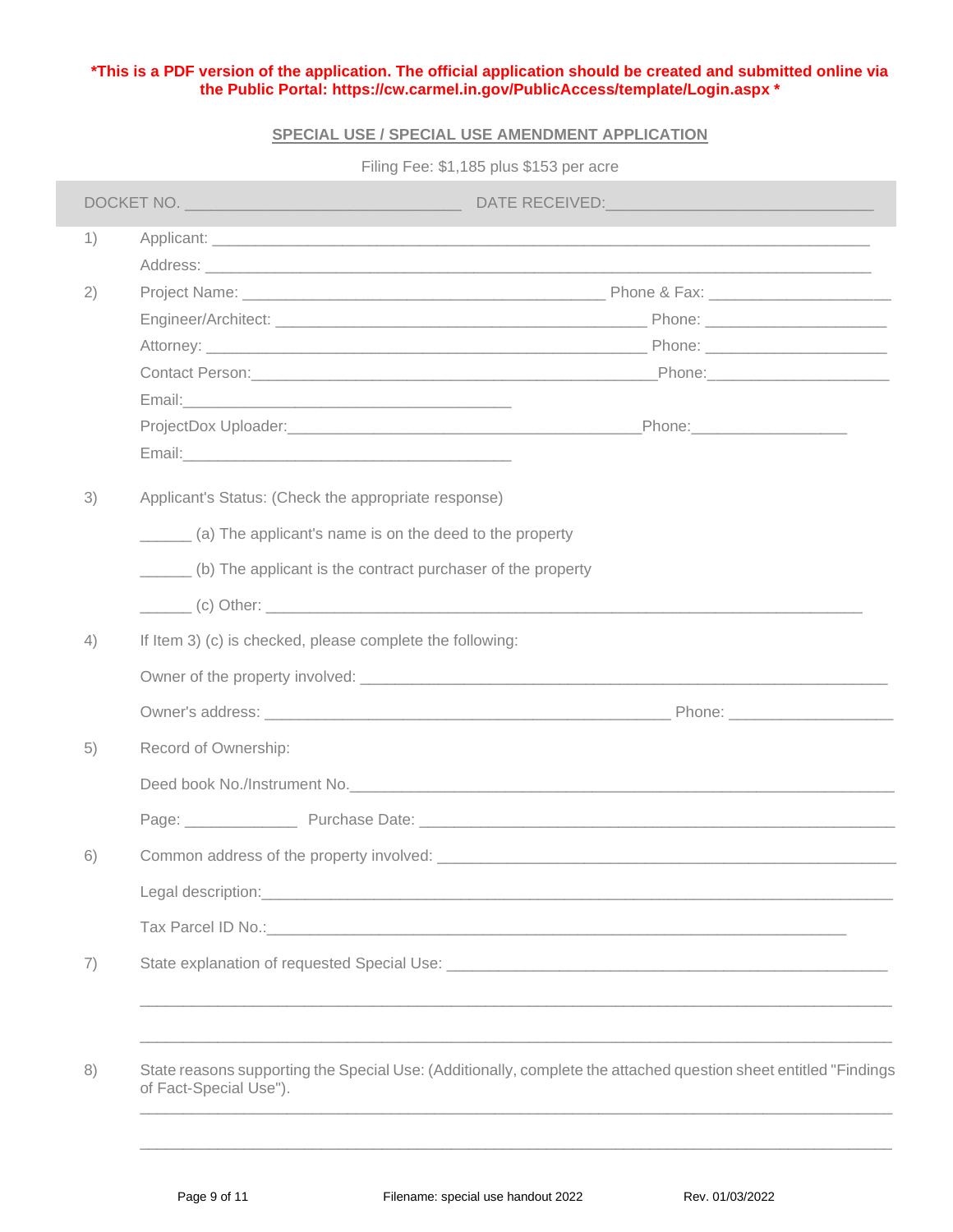| 9)   |                                                                                                                                                                                                                                                                                                   |
|------|---------------------------------------------------------------------------------------------------------------------------------------------------------------------------------------------------------------------------------------------------------------------------------------------------|
| 9a)  |                                                                                                                                                                                                                                                                                                   |
| 10)  |                                                                                                                                                                                                                                                                                                   |
| 11)  |                                                                                                                                                                                                                                                                                                   |
| 12)  |                                                                                                                                                                                                                                                                                                   |
| 13)  | Is the property: Owner occupied ___________ Renter occupied_________ Other__________________________                                                                                                                                                                                              |
| (14) | Are there any restrictions, laws, covenants, variances, special uses, or appeals filed in connection with this<br>property that would relate or affect its use for the specific purpose of this application? If yes, give date and<br>docket number, decision rendered and pertinent explanation. |
| 15)  | Has work for which this application is being filed already started? If answer is yes, give details:                                                                                                                                                                                               |
|      |                                                                                                                                                                                                                                                                                                   |
| 16)  | If proposed special use is granted, when will the work Commence?                                                                                                                                                                                                                                  |
| 17)  | If the proposed special use is granted, who will operate and/or use the proposed improvement for which this<br>application has been filed?                                                                                                                                                        |

\_\_\_\_\_\_\_\_\_\_\_\_\_\_\_\_\_\_\_\_\_\_\_\_\_\_\_\_\_\_\_\_\_\_\_\_\_\_\_\_\_\_\_\_\_\_\_\_\_\_\_\_\_\_\_\_\_\_\_\_\_\_\_\_\_\_\_\_\_\_\_\_\_\_\_\_\_\_\_\_\_\_\_\_\_\_\_

NOTE: Three modes of public notice are required.

LEGAL NOTICE shall be published in the **NEWSPAPER according to the Chart on page 5** a MANDATORY 20 days prior to the public hearing date. The certified "Proof of Publication" affidavit for the newspaper must be available for inspection by the night of the hearing.

LEGAL NOTICE to all adjoining and abutting property owners is also MANDATORY, two methods of notice are recommended:

\_\_\_\_\_\_\_\_\_\_\_\_\_\_\_\_\_\_\_\_\_\_\_\_\_\_\_\_\_\_\_\_\_\_\_\_\_\_\_\_\_\_\_\_\_\_\_\_\_\_\_\_\_\_\_\_\_\_\_\_\_\_\_\_\_\_\_\_\_\_\_\_\_\_\_\_\_\_\_\_\_\_\_\_\_

1) **FIRST CLASS MAIL with CERTIFICATE OF MAILING** sent to adjoining property owners. (The white receipt should be stamped by the Post Office at least 20 days prior to the public hearing date), **OR**

2) **HAND DELIVERED** to adjoining and abutting property owners (A receipt signed by the adjoining and abutting property owner acknowledging the 20 day prior notice should be kept for verification that the notice was completed)

LEGAL NOTICE via a Notice of Public Hearing **SIGN** posted on the property is also required; see **page 7**.

THE BURDEN OF PROOF FOR ALL NOTICES IS THE RESPONSIBILITY OF THE APPLICANT.

*The applicant understands that docket numbers will not be assigned until all supporting information has been submitted to the Department of Community Services.*

Applicant Signature: \_\_\_\_\_\_\_\_\_\_\_\_\_\_\_\_\_\_\_\_\_\_\_\_\_\_\_\_\_\_\_\_\_\_\_\_\_\_\_\_\_\_\_\_\_\_\_\_\_\_ Date: \_\_\_\_\_\_\_\_\_\_\_\_\_\_\_\_\_